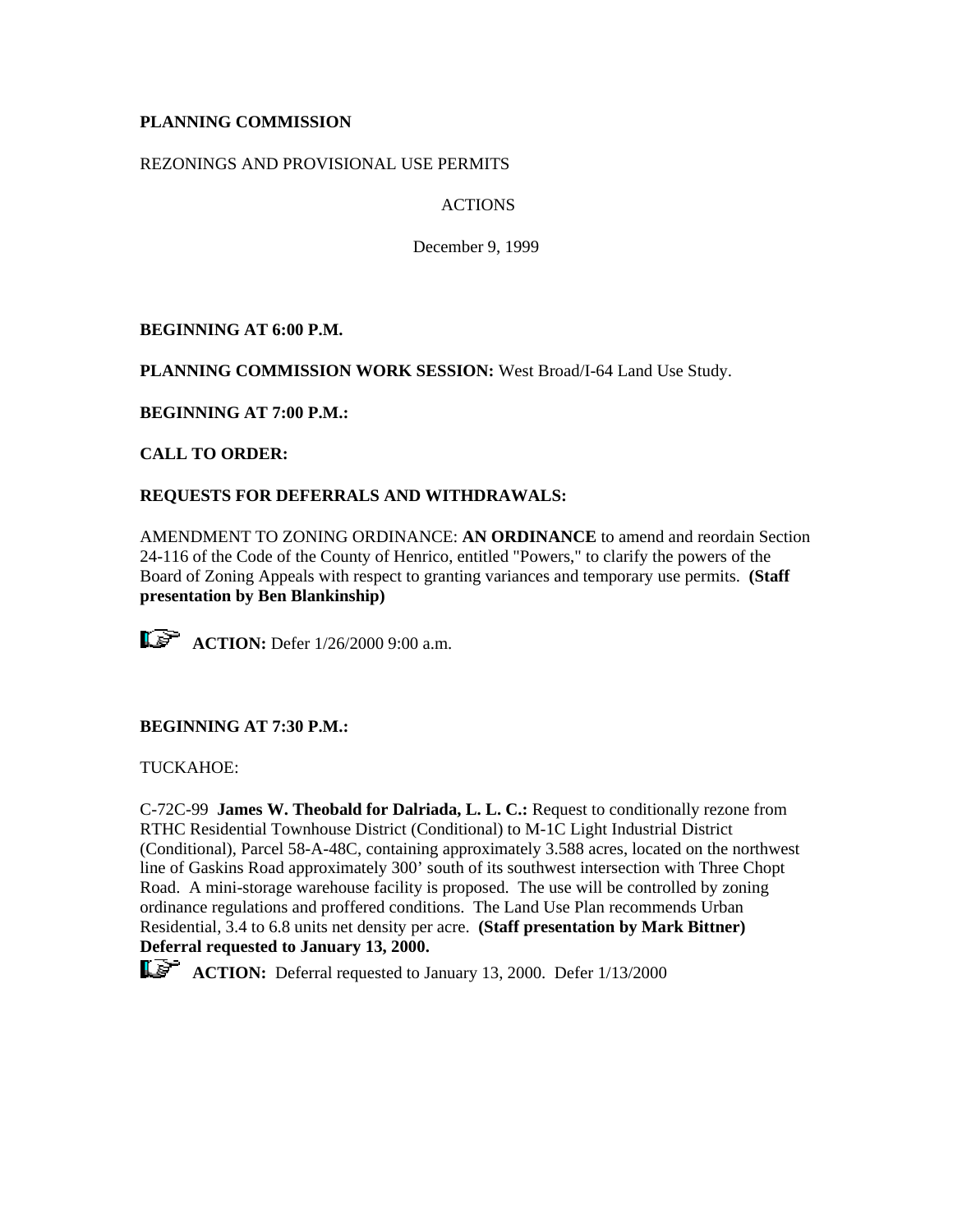### VARINA:

### *Deferred from the September 9, 1999 Meeting*

C-73C-98 **James W. Theobald for W. A. Robins, et. al., Redford 131, L.C., Edward M. Luck, Gerald A. Crigger:** Request to conditionally rezone from A-1 Agricultural District to R-3AC One-Family Residence District (Conditional), Parcels 197-A-21A, 21B (part), 21C and 22 (part), Parcels 197-1-1-6 (part), 7 and 7A, and Parcels 197-4-A-1, 2 and 3, containing 58.214 acres, located on the north line of Portugee Road (beginning in the Capes of Portugee Subdivision) approximately 280' east of the intersection of Portugee Road and Memorial Drive and on the east line of Memorial Drive (beginning in the Gaulding and Orange Subdivision) approximately 1890' north of the intersection of Portugee Road and Memorial Drive. A zero lot line single family residential subdivision is proposed. The applicant has proffered a maximum density of 2.8 units per acre. The Land Use Plan recommends Rural Residential, not exceeding 1.0 unit net density per acre, and Environmental Protection Area. The site is also in the Airport Safety Overlay District. (Staff presentation by Eric Lawrence) **Deferral requested to March 9, 2000.**

**ACTION:** Deferral requested to March 9, 2000. Defer 3/9/2000

#### *Deferred from the November 10, 1999 Meeting*

C-61C-99 **Neil Farmer for Willbrook LLC:** Request to conditionally rezone from A-1 Agricultural District to R-2AC One Family Residence District (Conditional), Parcels 216-A-55 and 100, containing approximately 22 acres, located at the northern terminus of Henry Ward Boulevard and on the south line of Britton Road approximately 1,954 feet (0.37 mile) east of its intersection with Darbytown Road. A single-family subdivision is proposed. The applicant proposes no more than twenty-three (23) residential lots to be developed on the property. The Land Use Plan recommends Suburban Residential 1, 1.0 to 2.4 units net density per acre. The site is also in the Airport Safety Overlay District. **(Staff presentation by Lee Householder)**

**ACTION:** Deny

C-60C-99 **Andrew M. Condlin for Kenneth A. Germain:** Request to conditionally rezone from B-1 Business District to B-3C Business District (Conditional), Parcel 148-A-18 (501 Nine Mile Road), containing 1.059 acre, located on the south line of Nine Mile Road at its southeast intersection with Mapleleaf Avenue. A motorcycle sales and repair shop is proposed. The use will be controlled by zoning ordinance regulations and proffered conditions. The Land Use Plan recommends Commercial Arterial. The site is also in the Airport Safety Overly District. **(Staff presentation by Lee Householder)**

**LET ACTION:** Grant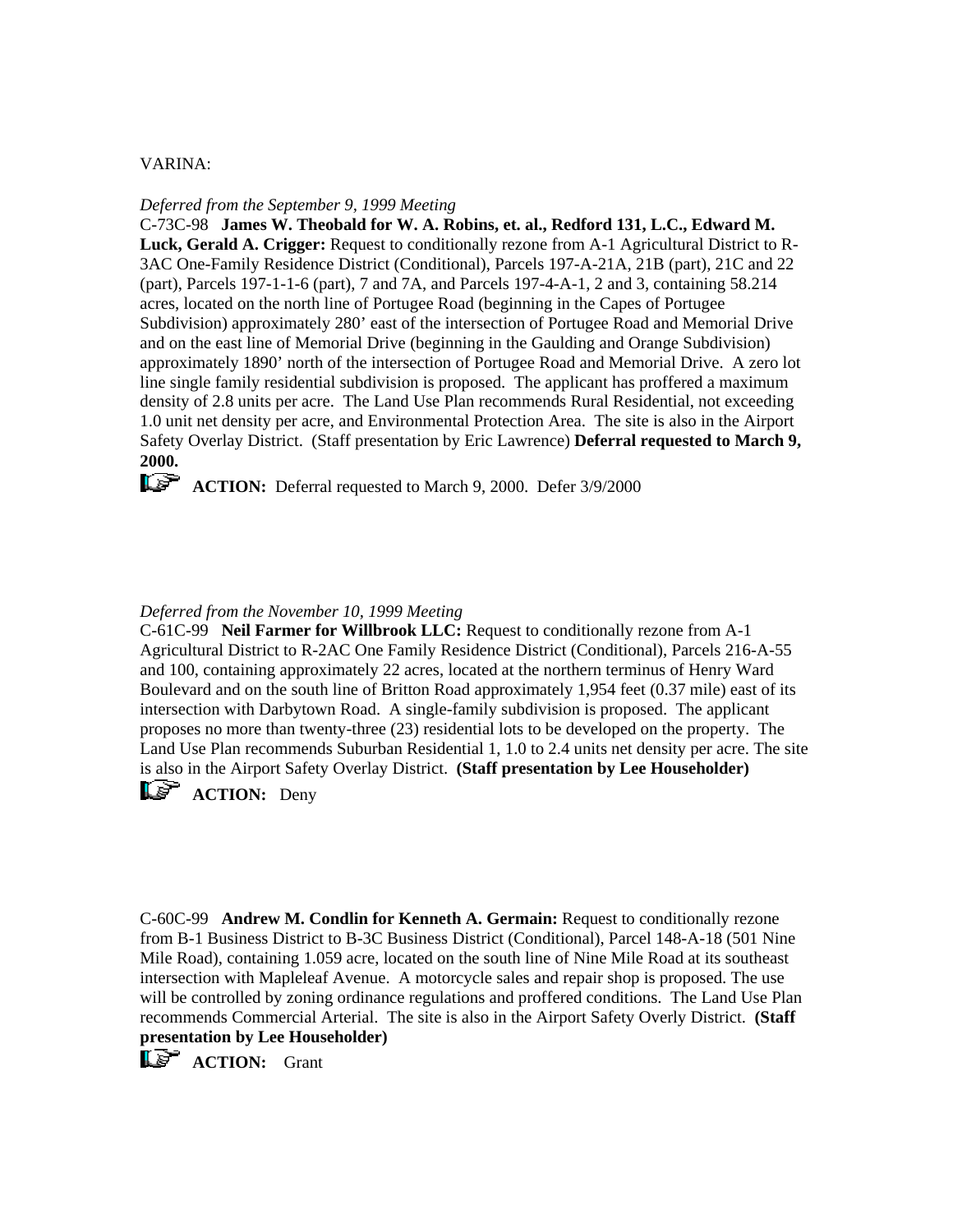C-73C-99 **Dean E. Hawkins, ASLA, for Shamin RIC Hospitality, L. C.:** Request to conditionally rezone from M-1C Light Industrial District (Conditional) and B-3 Business District to M-1C Light Industrial District (Conditional) and B-3C Business District (Conditional) part of Parcel 163-A-19D, containing 5.0 acres, located on the north line of Audubon Drive, approximately 500' from the east line of South Airport Drive (State Route 156) and on the east line of South Airport Drive (State Route 156). A hotel is proposed. The Land Use Plan recommends Light Industry. The site is in the Airport Safety Overlay District. **(Staff presentation by Mark Bittner)Deferral requested January 13, 2000.**

**ACTION:** Defer 1/13/2000

C-74C-99 **E. Delmonte Lewis for Doran Development Corporation, L. L. C.:** Request to conditionally rezone from A-1 Agricultural District to R-2AC One Family Residence District (Conditional) and C-1 Conservation District, Parcel 227-A-2A, containing 45.8 acres (38.8 acres, R-2AC; 7.0 (plat – 7.1) acres, C-1), located on the west line of Doran Road approximately 1940' south of its intersection with Ella Road. A single family residential subdivision is proposed. The applicant has proffered no more than 70 residential lots to be developed on the property. The Land Use Plan recommends Suburban Residential 1, 1.0 to 2.4 units net density per acre, and Environmental Protection Area. The site is in the Airport Safety Overlay District. **(Staff presentation by Lee Householder)**

**ACTION:** Deny

BROOKLAND:

NONE.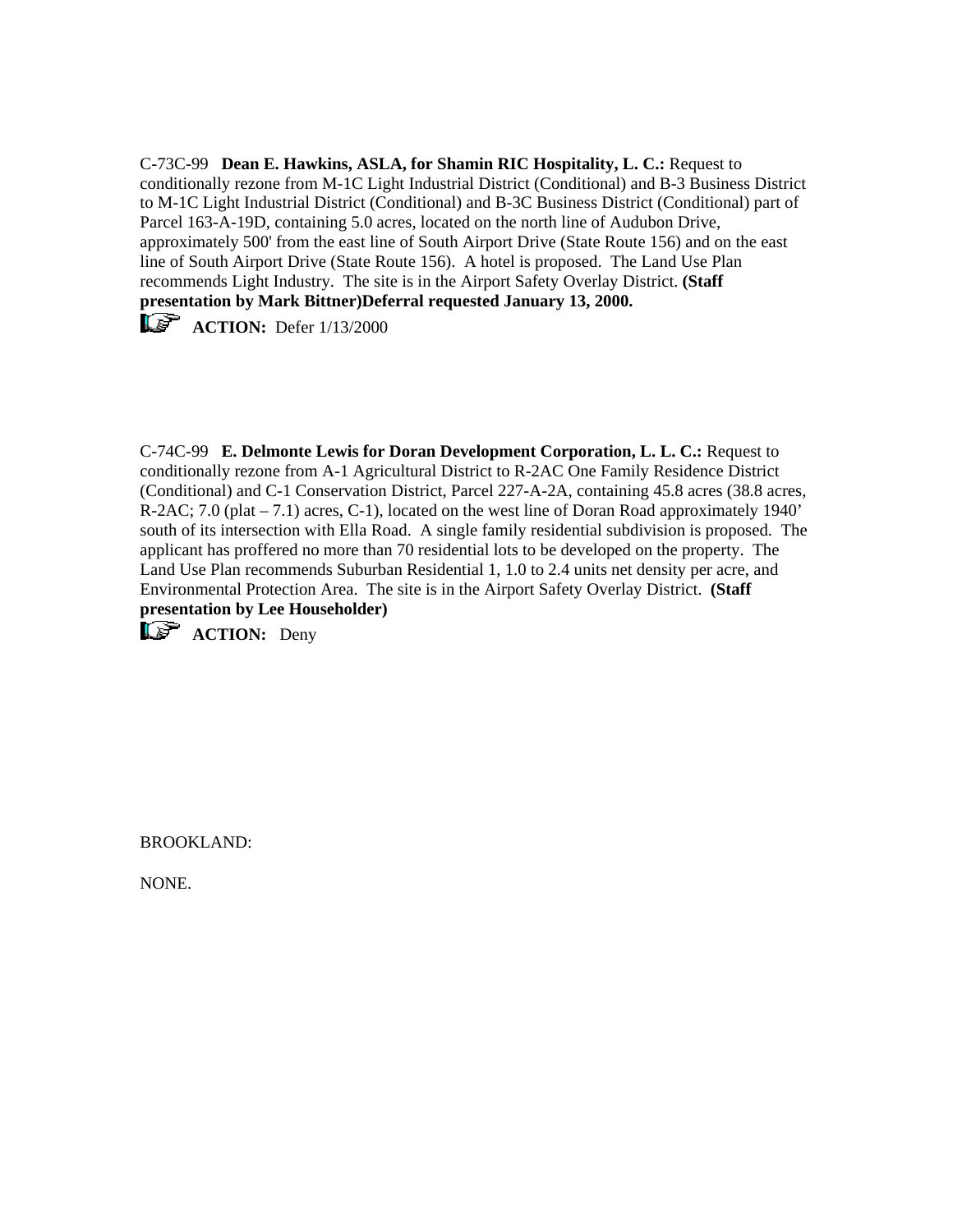## FAIRFIELD:

### *Deferred from the October 14, 1999 Meeting*

C-58C-99 **Robert M Atack for Atack Properties, Inc.:** Request to conditionally rezone from A-1 Agricultural District to R-3C One Family Residence District (Conditional), Parcels 23-A-18 through 20 & Parcel 23-A-22, containing approximately 95.01 acres, located on the north line of Woodman Road at the northern terminus of Jeb Stuart Parkway approximately 2,500 feet west of Brook Road (U. S. Route 1). A single family subdivision is proposed. The R-3 District requires a minimum lot size of 11,000 square feet. The Land Use Plan recommends Suburban Residential 1, 1.0 to 2.4 units net density per acre. **(Staff presentation by Eric Lawrence) Deferral requested to February 10, 2000.**

**ACTION:** Defer 2/10/2000

### *Deferred from the November 10, 1999 Meeting*

C-65C-99 **Donald L. Strange-Boston for Steven and Dody Tribble and Charles W. Sanders, Jr. and J. Sanders:** Request to conditionally rezone from B-3C Business District (Conditional) and R-4 One Family Residence District to B-3C Business District (Conditional), Parcels 52-A-55 and 56 and part of Parcels 52-A-53 and 54A, containing 1.5706 acres, located on the west line of Mountain Road approximately 275 feet north of its intersection with North Run Road. Any permitted B-1 use, B-3 Office/Warehouse and Overnight Respite Care for Adults are proposed. The use will be controlled by zoning ordinance regulations and proffered conditions. The Land Use Plan recommends Commercial Arterial and Suburban Residential 2, 2.4 to 3.4 units net density per acre. **(Staff presentation by Mark Bittner)**

**ACTION:** Defer 1/13/2000

## **BEGINNING AT 8:30 P.M.:**

## FAIRFIELD *continued*:

C-66C-99 **Ralph L. Axselle or Andrew M. Condlin for Windsor Enterprises:** Request to conditionally rezone from A-1 Agricultural District and C-1 Conservation District to R-2C One Family Residence District (Conditional), Parcels 64-A-24 and 26, containing 34.4 acres, located at the eastern terminus of N. Wilkinson Road and at the eastern terminus of Pilgrim Lane. A single-family residential subdivision is proposed. The R-2 District requires a minimum lot size of 18,000 square feet. The Land Use Plan recommends Suburban Residential 1, 1.0 to 2.4 units net density per acre, and Environmental Protection Area. **(Staff presentation by Elizabeth Via) Deferral requested to January 13, 2000.**

 $\mathbf{A}\mathbf{C}$ **TION:** Defer  $1/13/2000$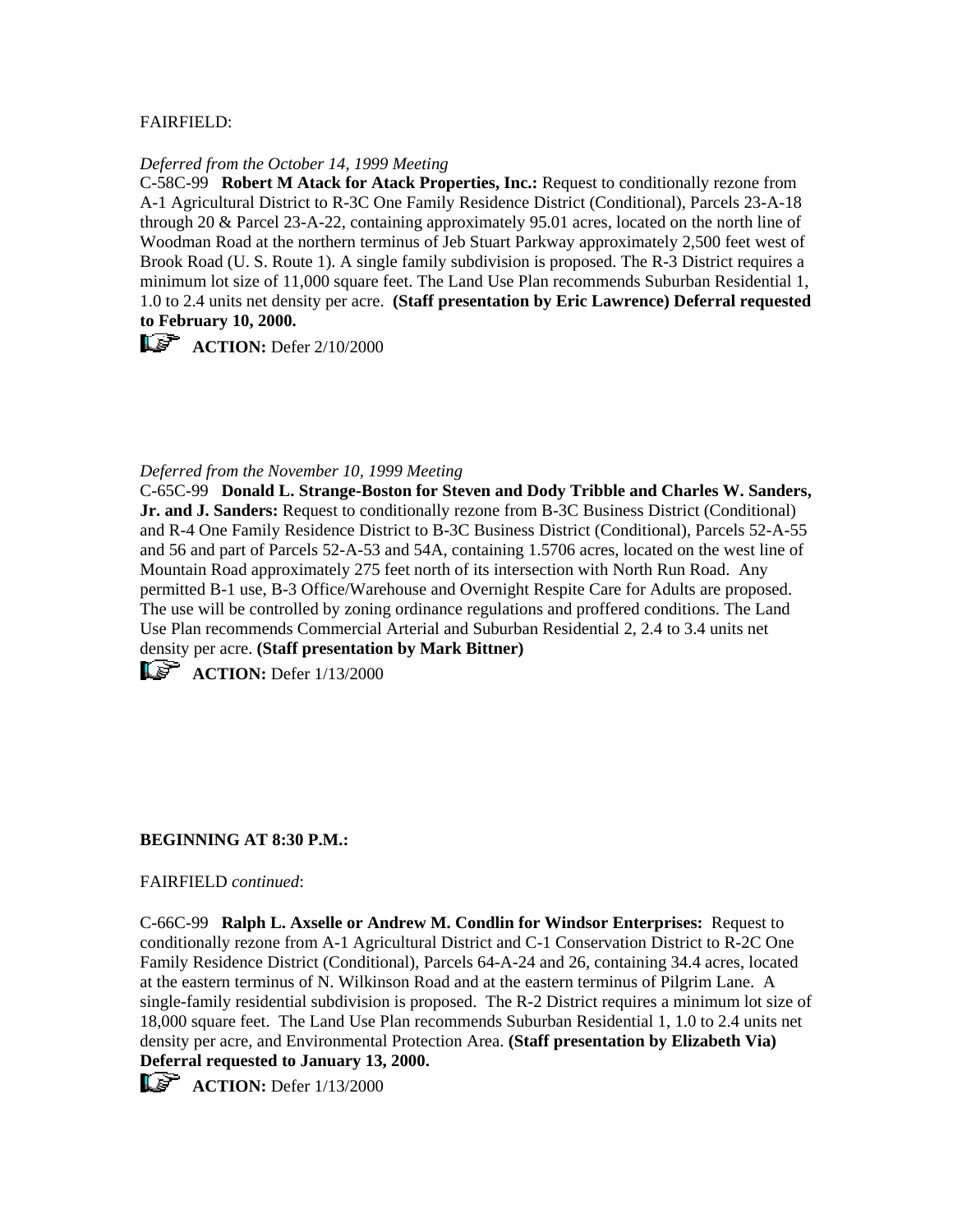C-76-99 **Clement Tingley for Affton L. L. C.:** Request to rezone from R-4AC One Family Residence District (Conditional) to C-1 Conservation District, part of Parcels 85-A-2 and 3, containing 10.0 acres, located approximately 100' north of the intersection of Edgefield Court and North Road. Open Space is proposed. The Land Use Plan recommends Urban Residential, 3.4 to 6.8 units net density per acre. **(Staff presentation by Elizabeth Via)**

 $\mathbb{R}$  **ACTION:** Grant

THREE CHOPT:

*Deferred from the November 10, 1999 Meeting;*

C-68C-99 **Glenn R. Moore for Retlaw 100, LLC:** Request to amend proffered conditions accepted with C-19C-94, C-56C-94 and C-49C-96, on part of Parcels 18-A-15A, 21 and 22B, containing 19.23 acres, located at the southwest intersection of Nuckols Road and Old Nuckols Road. The amendment is related to outparcel restrictions. The Land Use Plan recommends Commercial Concentration and Environmental Protection Area. **(Staff presentation by Eric Lawrence)**

**ACTION:** Grant

C-77C-99 **Gloria L. Freye for Fidelity Properties, Ltd.:** Request to conditionally rezone from A-1 Agricultural District to R-3AC One Family Residence District (Conditional), Parcels 37-A-17 and 18, containing 5.026 acres, located at the northeast intersection of Wonder and Sadler Roads. A residential subdivision is proposed. The applicant has proffered an average minimum lot size of 10,500 square feet. All necessary calculations to be provided at the time of subdivision approval. The Land Use Plan recommends Suburban Residential 1, 1.0 to 2.4 units net density per acre. **(Staff presentation by Jo Ann Hunter)**

**ACTION:** Deny